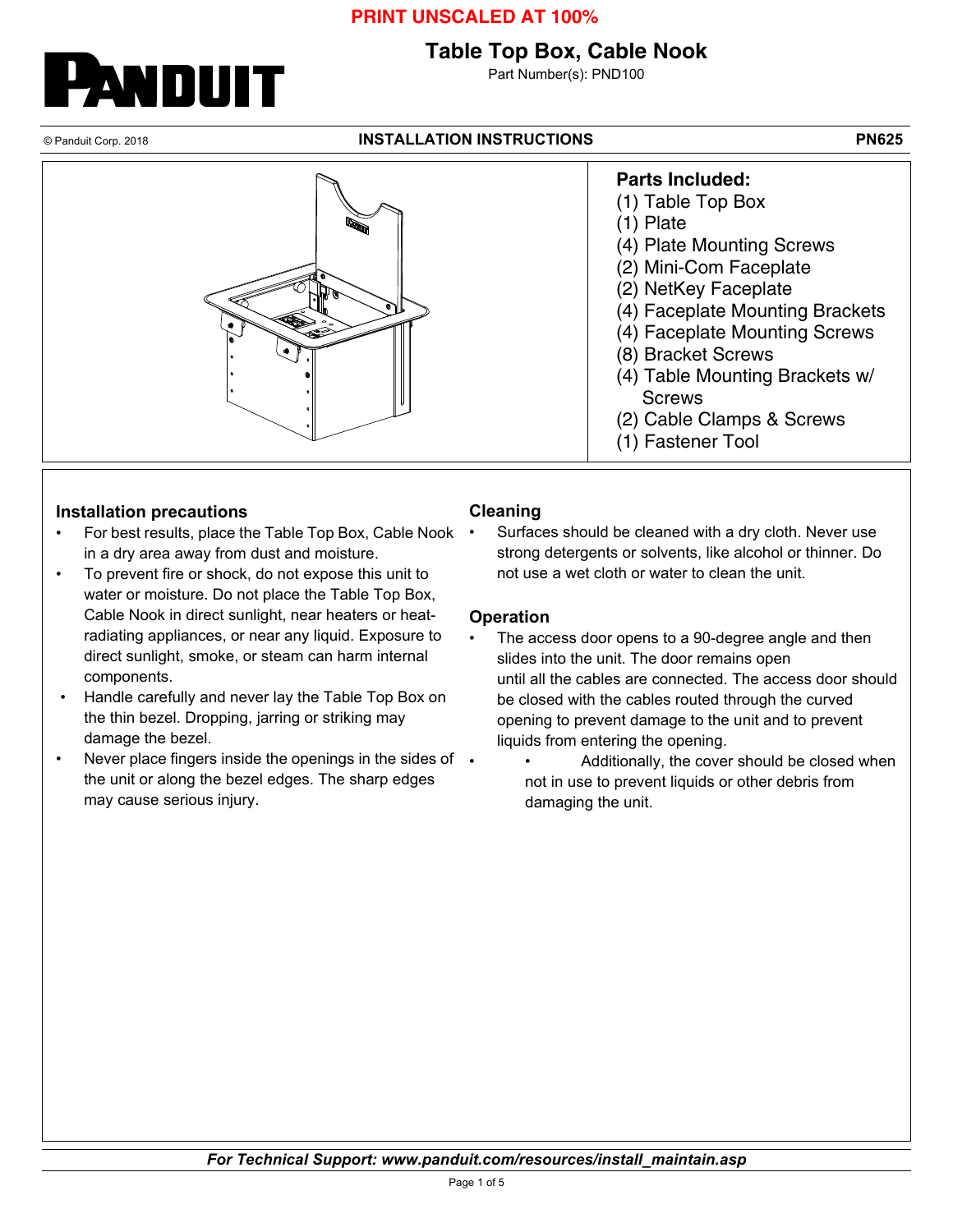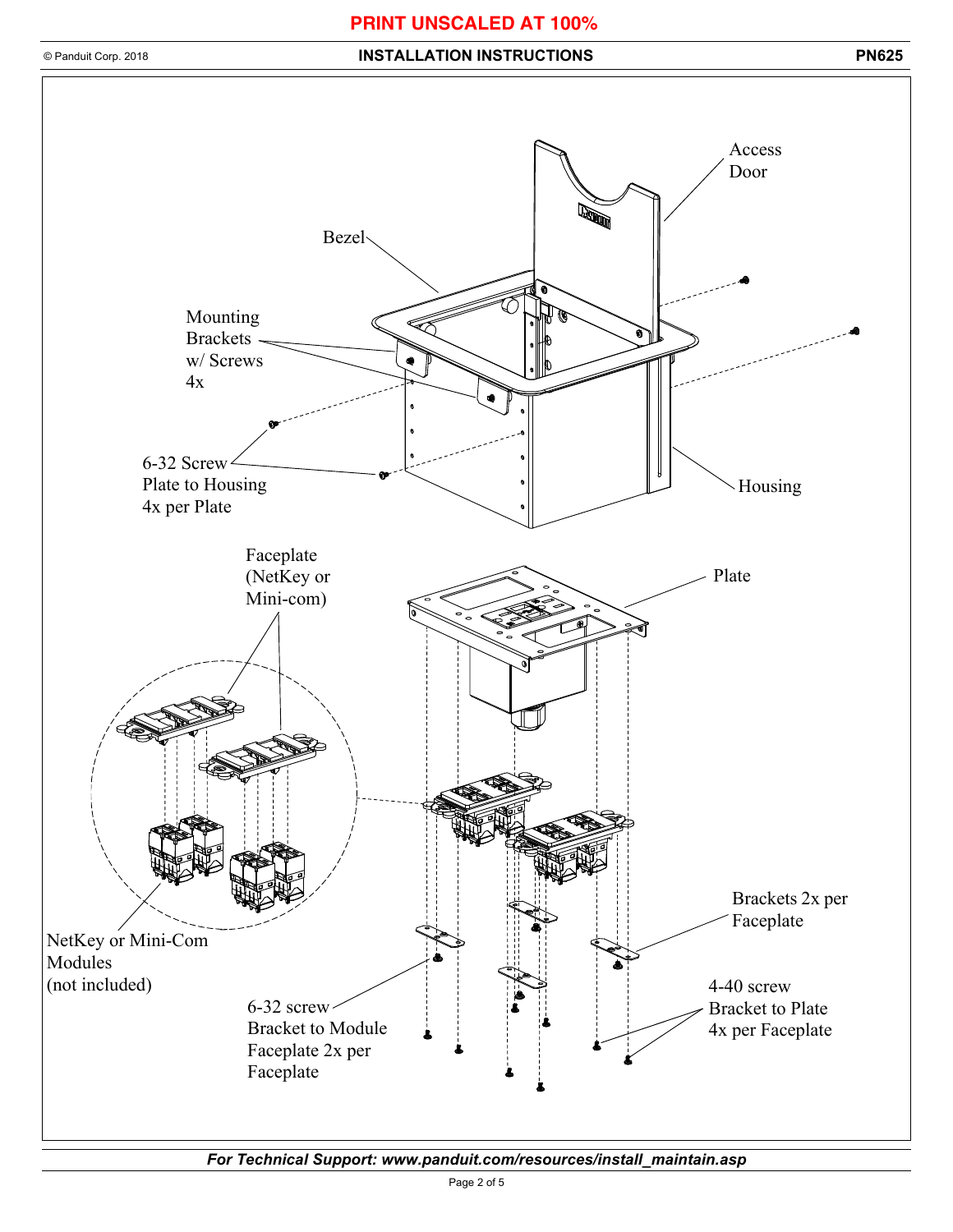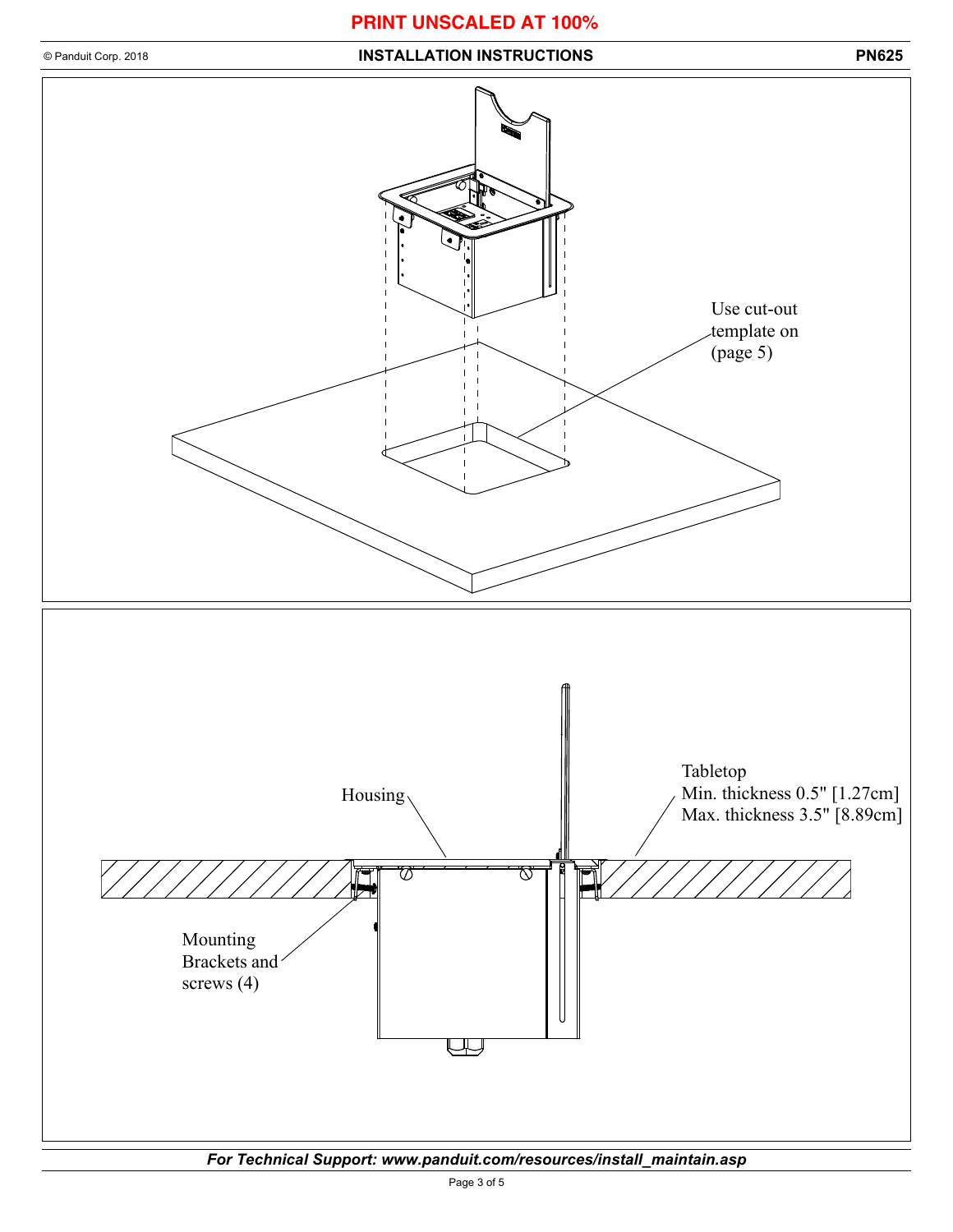© Panduit Corp. 2018 **INSTALLATION INSTRUCTIONS PN625**



*For Technical Support: www.panduit.com/resources/install\_maintain.asp*